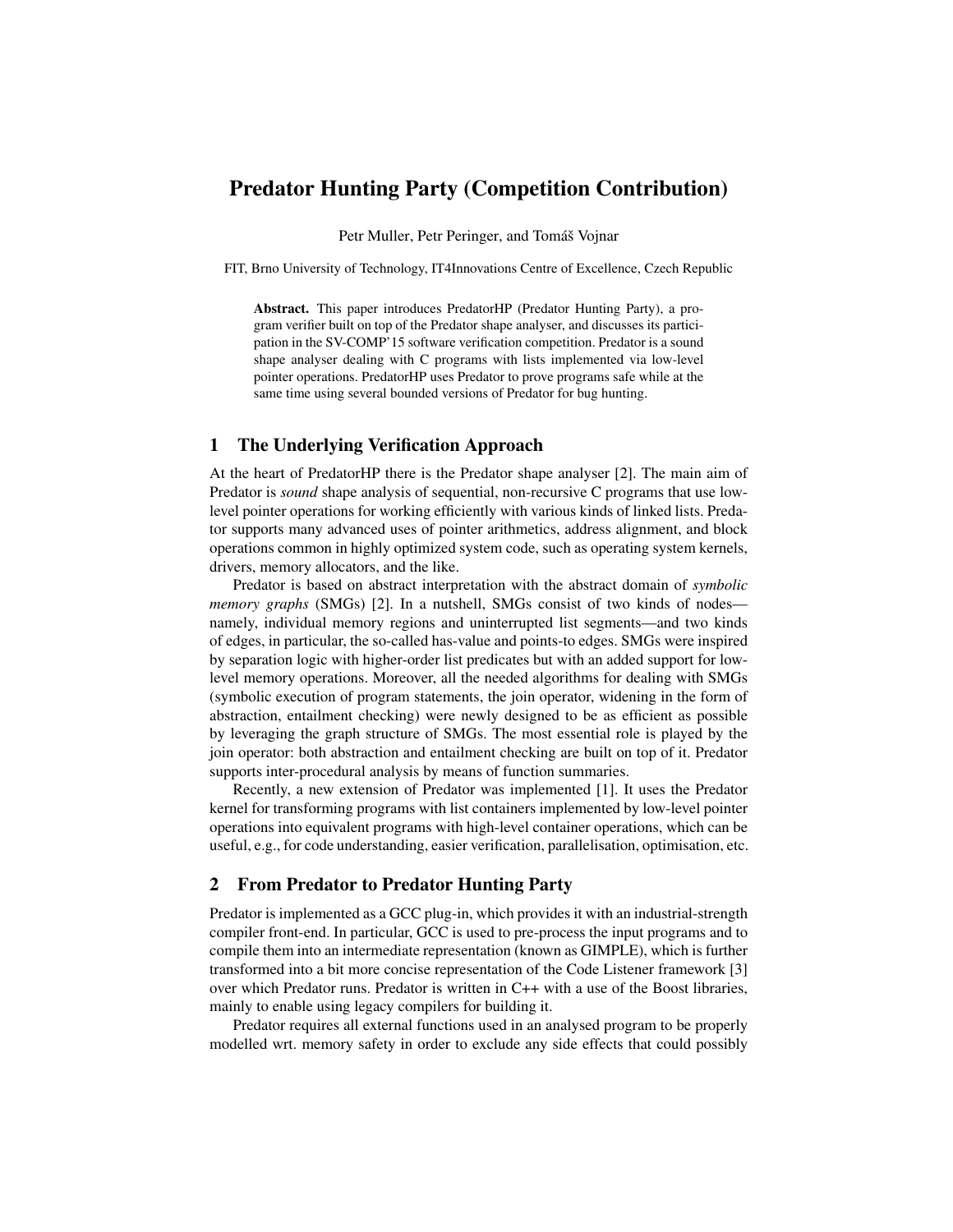break soundness of the analysis. The distribution of Predator includes models of some memory manipulating functions (like malloc, free, memset, memory, etc.).

PredatorHP is implemented as a Python script which runs several instances of Predator in parallel and composes the results they produce into the final verification verdict. In particular, PredatorHP first starts four Predators: One of them is the original Predator that soundly over-approximates the behaviour of the input program—we denote it as the *Predator verifier* below. Apart from that, three further Predators are started which are modified as follows: Their join operator is reduced to joining SMGs equal up to isomorphism, they use no list abstraction, and they use a bounded depth-first search to traverse the state space. They use bounds of 400, 700, and 1000 GIMPLE instructions, and so we call them as *Predator DFS hunters* 400, 700, and 1000, respectively.

If the Predator verifier claims a program correct, so does PredatorHP, and it kills all other Predators. If the Predator verifier claims a program incorrect, its verdict is ignored since it can be a false alarm (and, moreover, it is highly non-trivial to check whether it is false or not due to the involved use of list abstractions and joins). If one of the Predator DFS hunters finds an error, PredatorHP kills all other Predators and claims the program incorrect, using the trace provided by the DFS hunter who found the error.<sup>1</sup> If a DFS hunter claims a program correct, its verdict is ignored since it may be unsound.

In case the Predator verifier claims a program incorrect and no Predator DFS hunter finds an error within the appropriate bound, then PredatorHP starts one more Predator a *Predator BFS hunter*. The BFS hunter does not use list abstraction and its join is reduced to equivalence up to isomorphism, but it performs an unlimited breadth-first search. If it manages to find an error within the SV-COMP'15 time budget, PredatorHP claims the program incorrect (note that without a time limit, the BFS hunter is guaranteed to find every error). If the BFS hunter finishes and does not find an error, the program is claimed correct. Otherwise, the verdict "unknown" is obtained.

#### 3 Strengths and Weaknesses

The main strength of Predator lies in its sound treatment of heap manipulation. Unlike for various bounded model checkers, when Predator claims a program safe, all its possible behaviours are indeed safe. At the same time, Predator is also quite efficient. On the other hand, due to using over-approximation, it can easily generate false alarms. This danger was greatly reduced in PredatorHP by combining the sound Predator verifier with Predator hunters. This way, false alarms caused by abstraction are often suppressed, and a program claimed possibly unsafe by Predator can even be proved correct if its behaviour is bounded. Unfortunately, true error warnings can sometimes be also suppressed, resulting in a neutral "unknown" answer. However, overall, the balance is positive: about twice more false than true alarms were prevented on the SV-COMP benchmarks in the two categories where PredatorHP competes. The benefit is further amplified by the SV-COMP scoring scheme, which rewards preventing a wrong answer over keeping a correct one.

The improvement manifested mainly in the MemorySafety category, containing testcases causing list abstractions in Predator to produce false alarms. By preventing all but a single one, while keeping all correct answers, PredatorHP is much more reliable

<sup>&</sup>lt;sup>1</sup> The obtained trace can still be spurious due to the harsh abstraction of non-pointer data by Predator: All such data, apart from integers up to some fixed bound, are abstracted away.